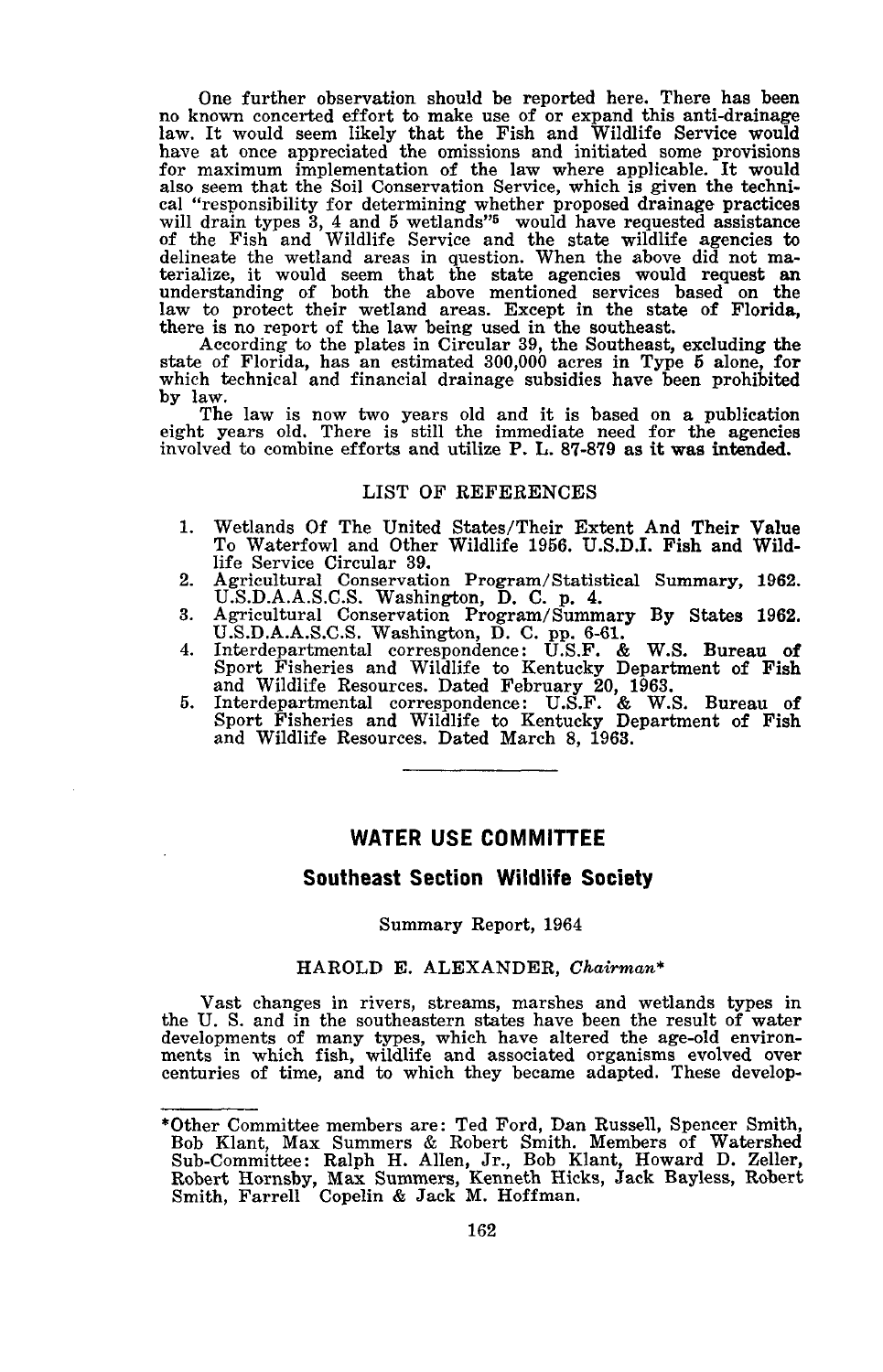ments, which included multiple impoundments, drainage, dredging and channelizing of marshes, rivers, and streams, the intrusion of polluting agents and silt into formerly uncontaminated waters, and vast as-sociated land use changes were the result of what we often refer to as "developments for practical purpose to advance the common welfare." Many and perhaps most of these developments were essential and inevitable, and brought large economic benefits, while others have destroyed certain features of our environment which contributed to our physical, cultural, emotional and spiritual needs. Among these features have been losses of streams and wetlands which provided habitat for fish and wildlife of many kinds, and for opportunities for recreation and escape from the increasing complexities of civilized living. Standards were originally devised to justify developments so that today, most water developments have been planned for limited that today, most water developments have been planned for limited and "practical" purposes, and these long established criteria have failed to recognize many significant values which are being lost forever.

Today we are in a period of "last chances," as far as our opportunities for preserving some streams, marshes, and other wetlands are concerned. Our engineering skills and mighty machines permit the rapid gouging of deep and ramifying ditches to drain the land, and the construction of impoundments, levees and waterways goes on at an accelerated pace augmented by the increased appropriations for such developments.

In support of this view of the acceleration and rapid growth of water developments, one need only look to Federal appropriations for two major water management agencies-the Corps of Engineers and Bureau of Reclamation, where combined approved budgets totaling \$603 million in 1957 have increased to \$1,131 million in 1964 (Bureau of Budget estimates). In addition to these, there are some thirty other federal agencies concerned with water management, including the considerable appropriations for watershed developments by the USDA. State, local and private developments add to these problems.

Watching such changes in the landscape, and the concommitant losses of fish and wildlife with concern for these resources, only after other objectives are satisfied, is a matter of deep concern to agencies and individuals who have been dedicated to the administration and perpetuation of these resources. Unfortunately, they have had neither the personnel nor the finances to match the monies allocated to water developments for other "practical" purposes, and in many instances have seemed to evade making efforts to understand and cope with these problems. The time, is short, for formulation of standards, plans and support essential to the preservation of these invaluable resources with which we are personally and professionally concerned.

### *The Committee*

In a meager (in terms of means) effort to point out some of the problems with which we are confronted, and suggest courses of action needed to stem the tide of our losses, the Water Use Committee, S.E. Section, of the Wildlife Society, was formed in 1957. It was provided that this Committee would have a permanent membership, would be small, and would be composed of members who had a special interest in water problems. Originally, this Committee was composed of four members including the chairman. At this time, 7 men comprise the members of this Committee.

Over the past eight years the W.U. Committee has, each year, reviewed some aspect of those water problems which concern us, and has presented formal reports to the Society, and at the technical ses- sions of the annual meeting. These reports have included reviews of opportunities for enhancement of developments, water projects and their effects on other resources, stream values and recreational uses, watershed developments, water legislation, reviews of water management plans, and evaluations of research and management needs for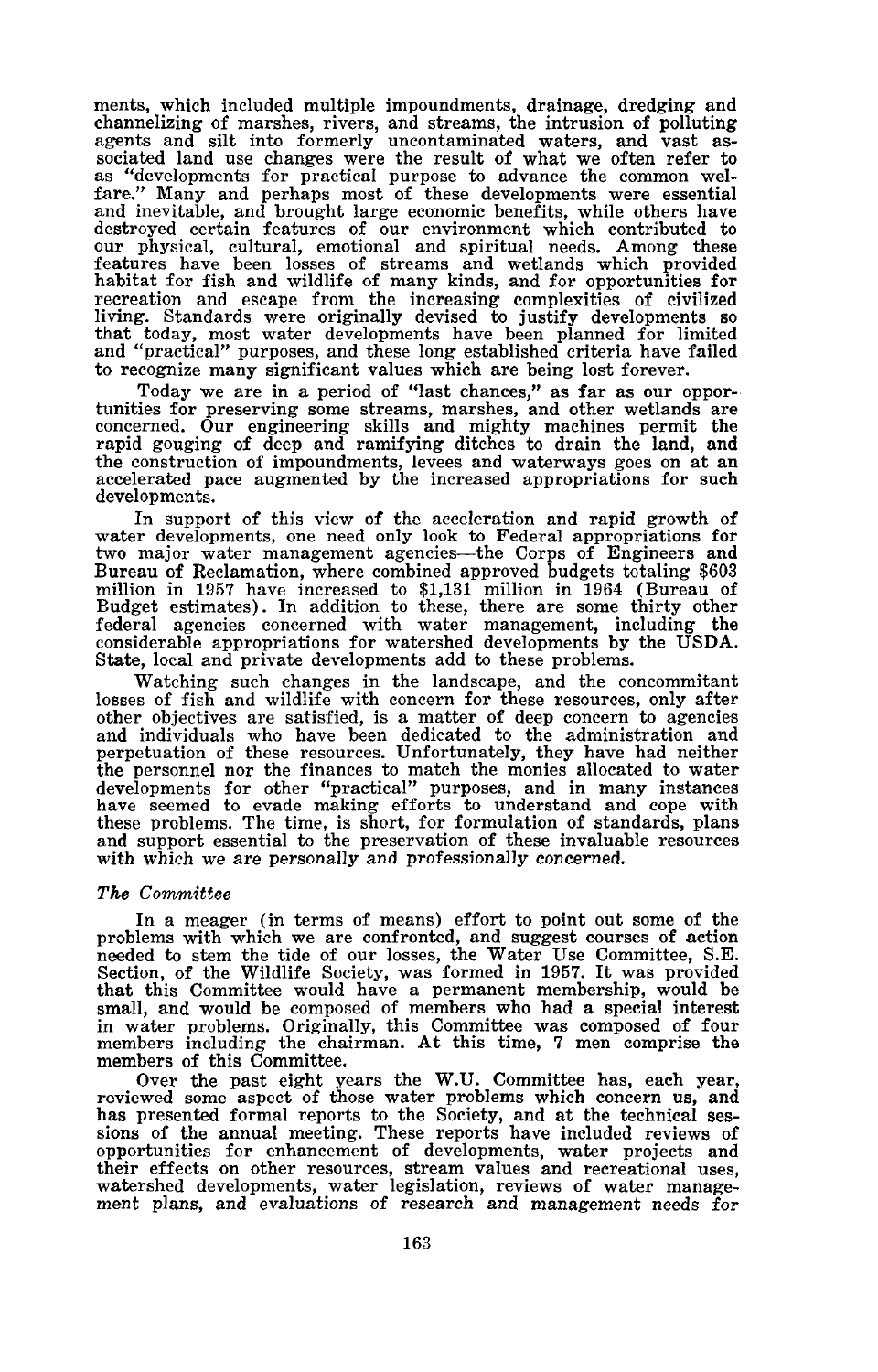the future. These reports encompass some twelve major reviews or papers written by committee members or by individuals working with other agencies who made contributions, to committee purposes. I believe these studies and reports have made a contribution to an understanding of and solution to some major problems. After working with this committee since its inception, it is my observation that the greatest need is a wider concern with these problems.

In addition, the committee has prepared annual activity reports, participated in related resource meetings, and prepared resolutions in support of desirable legislation. With the means at its disposal, it has attempted to pursue its objectives and make contributions to better understanding. Because of limited means, however, such efforts fall far short of the needs for reviews, studies and actions.

#### *Activities in 1961,.*

In keeping with its original intent to select and review a perti-nent problem each year, the committee at its Hot Springs, Ark. meeting in 1963 presented recommendations to the Southeastern association that it lend its support to a further review of the effects of watershed developments in the southeastern region. This review was predicated on previous studies carried out by committee members and others, and on previous studies carried out by committee members and others, and<br>to provide data supplemental to information presented to the S.E. Asso-<br>ciation in 1962 in which the overall effects of watershed developments on fish and wildlife habitat was determined to be extensive. Briefly, these 1962 studies showed that approved watershed developments in<br>12 states as of January 1, 1962, would result in construction of 810 impoundments, 2,684 miles of channelization and decreases in woodland and idle land important to wildlife of 38,546 acres, and 242,278 acres and idle land important to wildlife of 38,546 acres, and 242,278 acres respectively. These extensive changes would, it appeared, greatly alter and reduce fish and wildlife habitat in the south.

With reference to furthering these studies, and keeping up with subsequent plans and affects, the committee contacted each of the S.E. states and requested assignment of a man from each state to serve S.E. states and requested assignment of <sup>a</sup> man from each state to serve as <sup>a</sup> member of <sup>a</sup> water shed study subcommittee. Eleven states, in-cluding Oklahoma and Missouri, complied with this request, and the subcommittee was formed. Committee objectives were, generally, to compile and summarize data on watershed developments and their effects on wildlife in each state, and summarize these data in <sup>a</sup> re- port for the S.E. Association and all agencies concerned.

For several (and usual) reasons, and because of its scope, this mission was only partially accomplished. Working together, however, the W.U. and Watershed Committees did accomplish part of their purposes and has plans for completion of surveys in 1965. It should be observed however, that any such review is never complete when concerned with a growing and expanding development plan such as those carried on under the terms of Public Law 566. Continuous reviews are carried on under the terms of Public Law 566. Continuous reviews are necessary. Data obtained in the <sup>1964</sup> year supply answers to <sup>a</sup> questionaire presented to the Director of SCS units in all southeastern states. These data are summarized in tables appended to this report, but are incomplete as of this time and need supplemental information to give an adequate review of the problems considered. During 1965, <sup>a</sup> committee objective will be completion of <sup>a</sup> more comprehensive survey of these problems.

#### *Results From Questionaire*

Submission of a questionaire to the State SCS Directors was the result of plans made at a meeting of committee members held at Reel-foot Lake at the end of June. It was also the outgrowth of communications between James Webb, Secretary, S.E. Association, and the Office of the Secretary of Agriculture, in which damaging effects of watershed developments were reviewed, and the USDA issued directives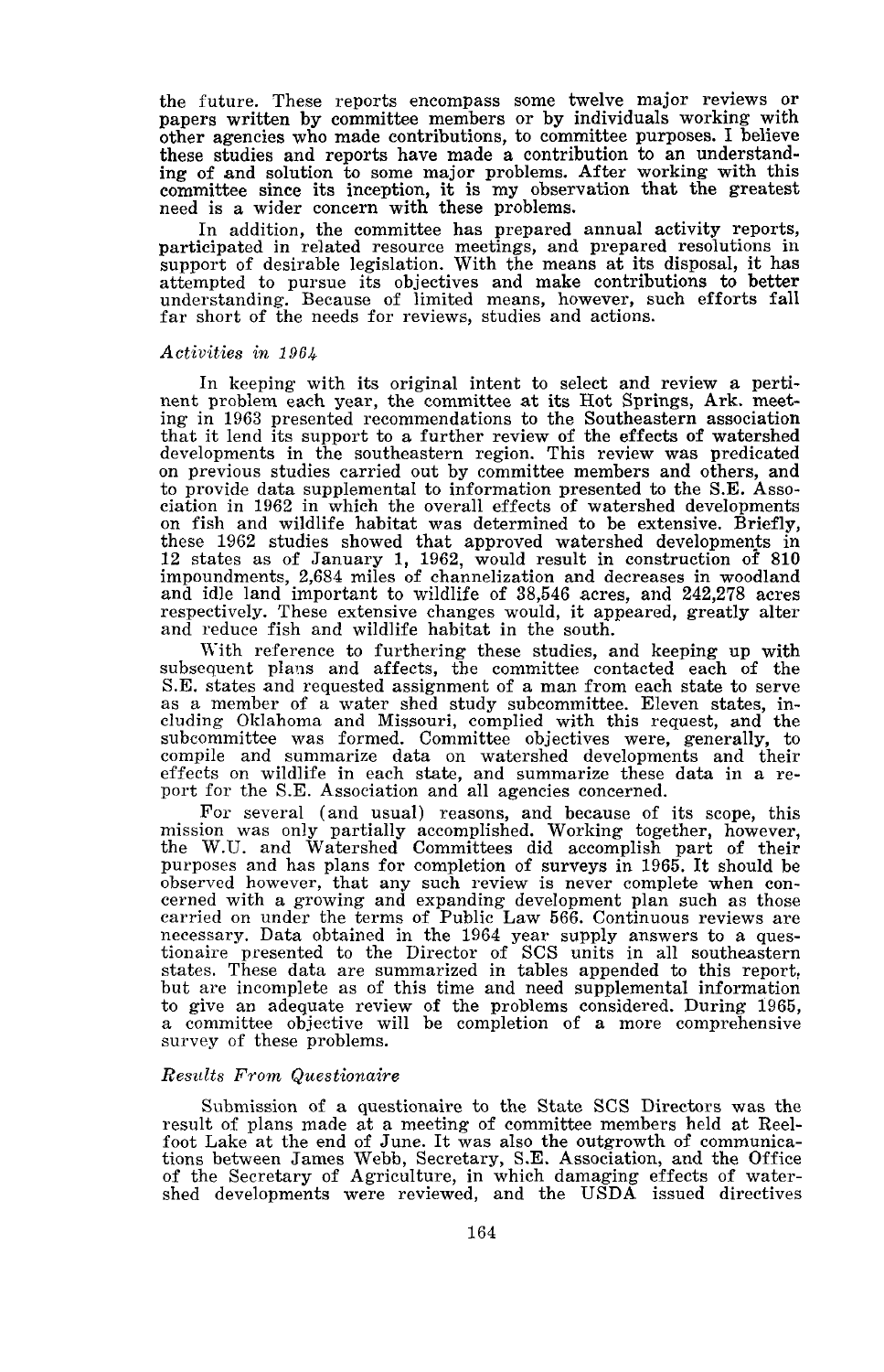(January, 1964) to implement greater coordination of efforts, and alleviate conflicts and difficulties. Subsequently, I prepared a questionaire (see Appendix) designed to evaluate the extent of work done on watershed projects in each southeastern state, the scope of future plans, the effects of projects on land uses and developments. The problems as presented to the SCS State Conservationists, and, as stated in accompanying correspondence, included proposals for efforts to reduce damages to fish and wildlife, and resolve some of the opposing conflicts of interest.

Replies to the questionaire were received from twelve of the fourteen states contacted. (No reply was received from Oklahoma or North Carolina). Most other state conservationists submitted very complete replies, provided carefully considered answers to questions, and expressed much concern over the problems involved. The scope of State-SCS conflicts over watershed developments appeared to exist in direct relation to the extent of interagency working relationships. Very few conflicts were evident in one state (Missouri) where state and SCS personnel maintain regular and continuous contact and resolve their differences. In nine of the respondent states, replies indi-cated that the State Game and Fish Agency had personnel who participated on a full-time basis, with SCS offices and field agents, in the survey of proposed projects and plans from the time they are first proposed. Two states assign district biologists to part-time work with SCS agents, and one state has no personnel available to work directly with field survey crews and evaluate initial proposals and plans. Apparently one of the primary needs is full time attention to and review of all watershed projects by state game and fish personnel who can give concerted attention to these matters. Because of the scope of projects, and problems, this is not being fully accomplished.

It is of particular interest that one State Conservationist expressed the opinion that U. S. Fish and Wildlife personnel should have "greater authority" to make recommendations and decisions in the field. This is in keeping with the views often expressed that the "Coordination Act" should be strengthened and recommendations incorporated into and as part of interagency plans for water developments of all types. The most evident problem demonstrated by replies is the conflict

of interest conditioned by the purposes and objectives of wildlife agencies in contrast with the agricultural development objectives promoted by the agricultural agencies. The interpretation of what constitutes fish or wildlife habitat by a wildlife biologist is often radically different than interpretations made by agricultural agency personnel. There is also the basic problem of the decreasing wildlife resource as opposed to the agricultural surplus.

Also, it should be recognized that what is called mitigation is often <sup>a</sup> process of "'locking the barn door after the horse is gone." The fact is that some types of losses of habitat (human or animal) simply *can't be mitigated.* The rapid growth of the watershed program is indicated by the increase in authorized projects in eleven of the states surveyed in 1962, through this report. In these states there has been an increase of <sup>117</sup> projects in the past two-year period.

Data presented will be further evaluated in a more detailed report. Replies to questionaires are summarized in the appendix to this report.

#### *Other Committee Activities*

This committee did present a statement to the program committee of the Watershed Congress, with the request that time be allocated for its presentation at the "Congress," in Little Rock, in April, 1964. This request was rejected by the Watershed Congress program committee. We feel that wildlife agencies and interests should have opportunities to participate in this and other water resource meetings to present their views. They should seek and demand such opportunities.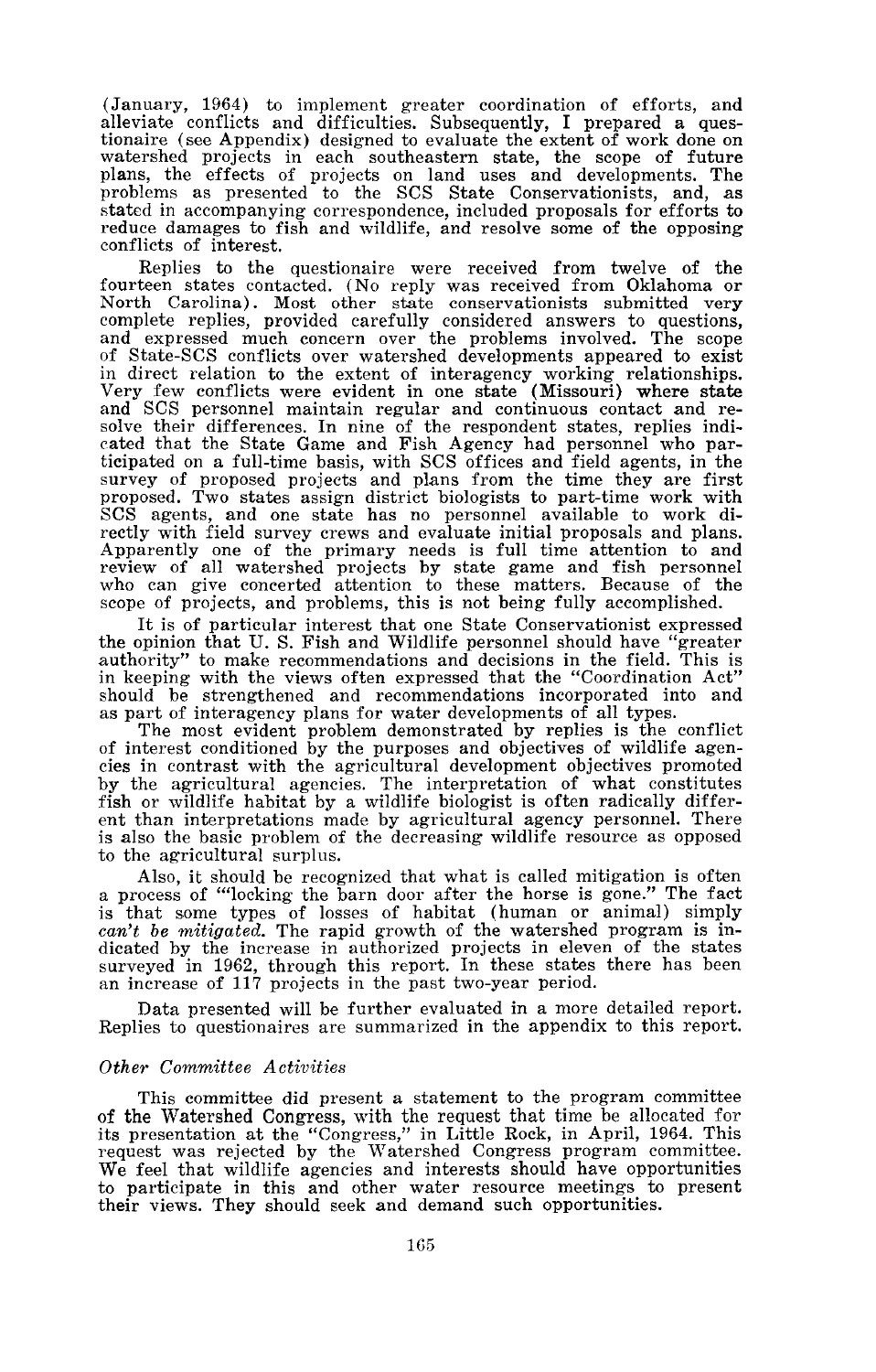Dan Russell's report proposing a review and revision of the original Wetlands Surveys is a contribution from this Water Use Committee, which is in full accord with his views on this subject. (Dan is <sup>a</sup> member of the Committee). The tremendous loss of wetlands since the initial survey make those remaining of much greater significance.

## *Midyear Meeting*

Members of the Water Use and Watershed study committee met at Tennessee Game and Fish Commission Headquarters, Reelfoot Lake, June 20 and 30, and July 1. They were hosted by the Tennessee Department. Seven states and the U. S. F&W Service were represented. The primary purpose of the meeting was to discuss means for implementation of watershed studies. Questions raised pertaining to these studies included needs for research, estuary problems, stream preservation, water laws, interagency relations, F&W Service obligations, and effects of Memo 69 on State SCS work relations and reduction in damages in wildlife habitat. Better organization of subcommittees was proposed. <sup>A</sup> boat trip on Reelfoot Lake followed the committee meetings.

Many of the problems we have in our society are due to its preoccupation with material or economic values, and the failure to recognize the significance of its cultural, ethical, moral and esthetic re- quirements. Our water problems are, basically, the outgrowth of this materialistic, lopsided philosophy. The critical problem of water pollution is <sup>a</sup> primary example of our lack of concern for the preservation of <sup>a</sup> wholesome environment. Basic to the solution of many water problems is recognition of traditional, cultural, recreational, scientific, estehtic and other values that can't be calculated in dollars. Such con-<br>cerns must recognize the broad scope of human needs and desires, and the needs of future generations in an increasingly crowded world. Some system for calculating values beyond the monetary is necessary if we are to mange these resources with concern for the diversified needs of men now and in the future.

Relative to actions that may be taken, <sup>I</sup> believe the following courses of action will help lead us in the right direction.

1. We need to concern ourselves with pertinent problems ,and let less important matters wait.

2. We need to define some system for determination of "quality" values, such as the importance of free-flowing streams.

3. We need to recognize that "mitigation" cannot compensate for some losses, and that some resources are superior without improve-ment. That term needs to be less freely used.

4. We need a great deal more research on the immediate and longterm effects of developments and water use. There is, for example al-<br>most no research way on recreational uses of water. There are harge opportunities for research in the recently passed P.L. 88-379, establishing "Water Research Institutes" in the states.

5. We need to work much more extensively with other agencies.

6. We need much more participation in water resource meetings of all types, including such bodies as the American Society of Civil Engineers.

7. We need extensive work to determine effects of developments on such unknown as water temperatures, chemistry ,and changes in streams and estuaries.

8. We need much more education, both of ourselves and the general public. on the scope of our problems. (A recent Montana bulletin showing effects of channelization is an example).

9. And, finally, we need more state personnel assigned to work on water problems. This is absolutely necessary if we are to preserve and perpetuate those resources with which we are concerned. Thus,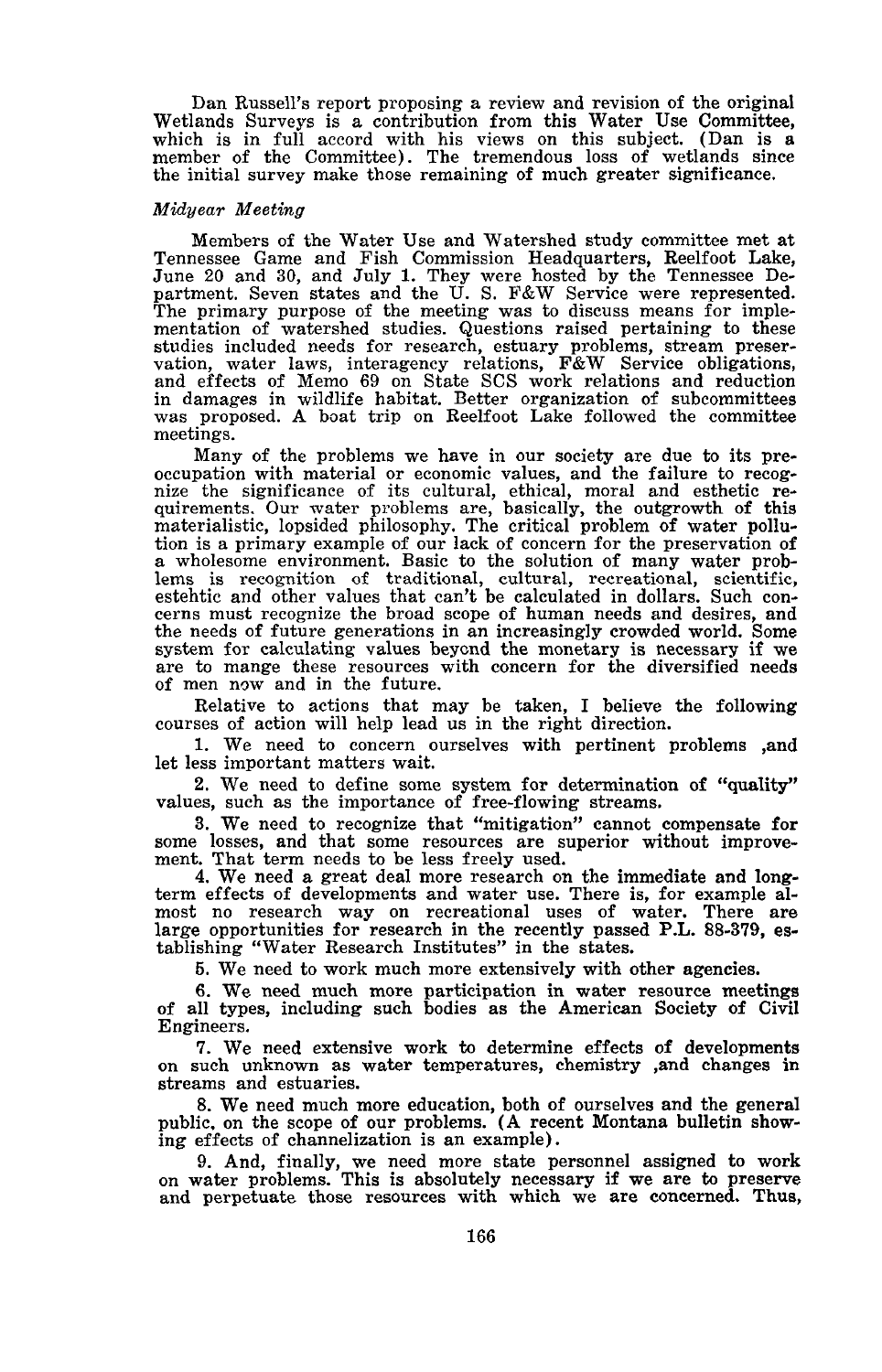our greatest need is also our greatest failure, since few states have given the time and attention to water problems that they merit in terms of the vast changes in these resources which are ahead. Un-fortunately, it is often much easier to steer away from these issues involving political and social conflicts.

> Submitted by: HAROLD E. ALEXANDER *Arkansas Game and Fisk Commission* Chairman, Water Use Committee, Southeastern Section, Wildlife Society Clearwater, Florida October 20, 1964

## QUESTIONAIRE

## Pertaining to Watershed Program P. L. 566

## 13 States replying\* October 13, 1964

- 1. Projects for which application have been received in your state.<br>Number 954 **Acres** 59.197.313 Acres 59,197,313
- 2. Number approved for planning assistance.<br>Number 334 Acres 21.953.498 Acres 21,953.498 3. 4. 5. Projects authorized. Number 238 Projects completed. Number 42 Projects applied for but dropped. Number 81 Acres 13,665,684 Acres 952,625 Acres 5,186,493

Note Reasons:

Insufficient interest by local people (Alabama, Arkansas, Florida, Kentucky, Mississippi, Missouri, South Carolina, Tennessee.) Not economically feasible (Arkansas, Florida, Tennessee) Objectives not covered by P. L. <sup>566</sup> (Florida, Mississippi, Virginia) Application disapproved by State reviewing agency (Georgia) Lack of sufficient benefits (Kentucky, Maryland, Missouri) Urban sprawl (South Carolina)

- Note-One project in Virginia (not named) was dropped because of objections of U. S. F&W Service.
- 6. Miles of channelization planned or carried out in the first four listed project categories.
	- 1. Information not availablel-2. 13,067 (2 States replying)

7. Anticipated increases in (a) croplands, (b) grasslands, in first four categories (in acres). (a) 1. No information available-2. 13,067 (2 States replying)

3. 17,068 (4 States replying) .-4. 6,353 (3 States replying).

<sup>3.</sup> 17,068 (4 States replying)-4. <sup>395</sup> miles (in <sup>42</sup> completed projs.)

<sup>\*</sup>Alabama, Arkansas, Florida, Georgia, Kentucky, Louisiana, Maryland, Mississippi, Missouri, South Carolina, Tennessee, Texas, Virginia.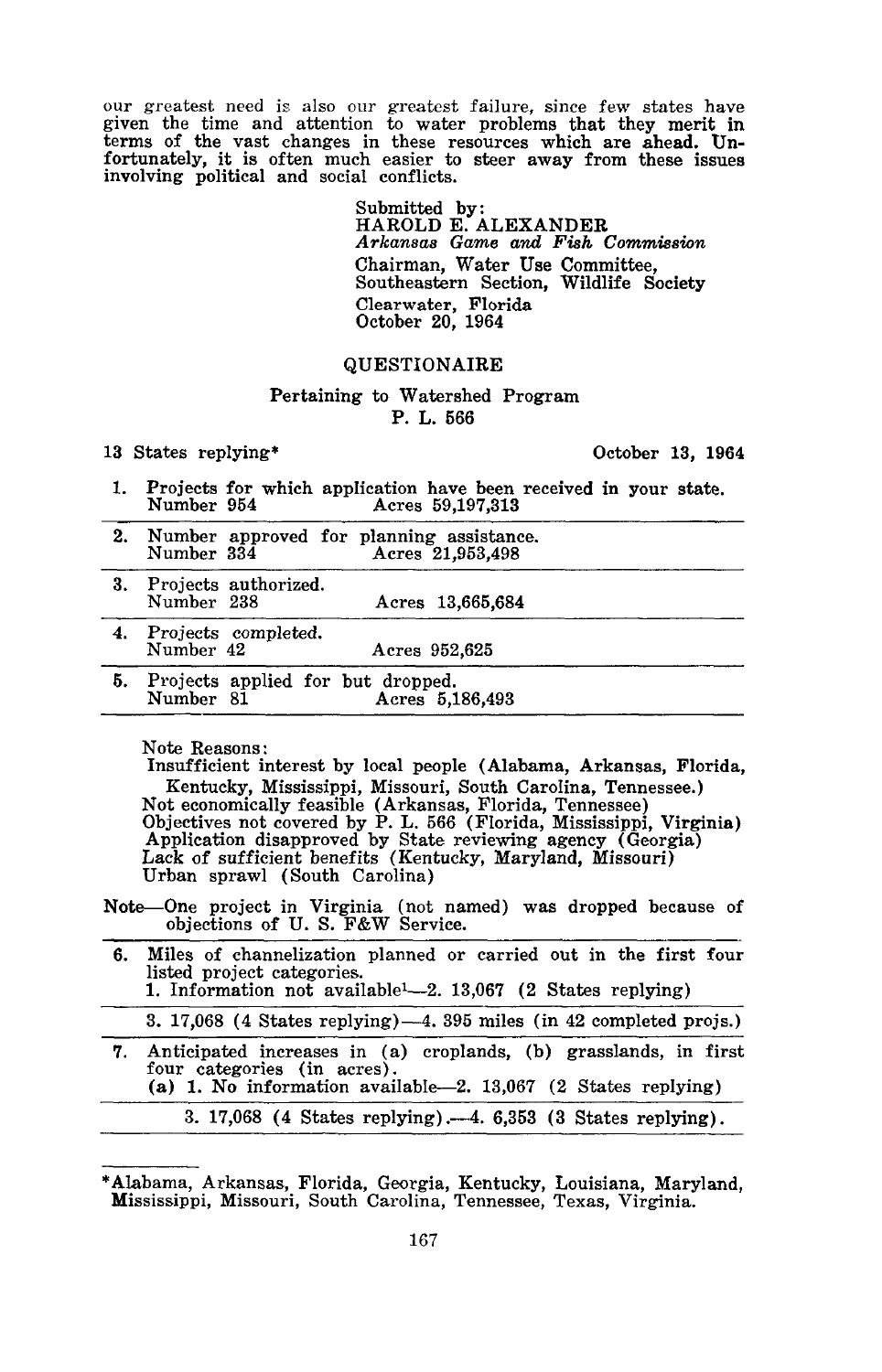| (b) 1. 1,424,000 (Texas only-2. 1,641,406 (Tex., La., Ark.)<br>3. 211,838 (7 States replying).—4. 68,685 (4 States replying).                                               |
|-----------------------------------------------------------------------------------------------------------------------------------------------------------------------------|
| 8. Decreases in woodlands anticipated in these categories. (acres)<br>1. 23,200 (Texas only). $-2.67,365$ (3 States replying).<br>3. 50,526-4. 7,859 (Arkansas, Louisiana). |

Note: Some states indicate an increase.

| 9. Decreases in idle lands in above categories. (acres)          |
|------------------------------------------------------------------|
| 1. 16,180 (Texas only) $-2.7,850$ (Texas only)                   |
| 3. $60,744$ (7 States replying) $-4$ . 2,182 (3 States replying) |

Note: Some states noted no information available.

10. Impoundments planned or constructed. ( in categories 1-4)

| Number                          | Total Acres                  |
|---------------------------------|------------------------------|
| 1. No information available     | No information available     |
| 2. $474$ (3 States replying)    | $14,477$ (2 States replying) |
| 3. $1,400$ (13 States replying) | 47,780 (12 States replying)  |
| 4.100                           | 2.879                        |

11. List number of projects in which mitigation measures to benefit wildlife have been incorporated.-41. Types of mitigations.--

#### *Types of mitigations:*

These included water level control, cold water releases ,extra water storage, low velocity channels, sediment basins, wildlife habitat development, fish lagoons, and fish barriers.

12. Number and type of projects *jointly* participated in by SCS and State Conservation agencies, which include features specifically designed to create fish and/or wildlife habitat.

#### *Number-36*

*Types of projects:* Stocking impoundments, additional water for fish, construction of permanent pools, recreation and wildlife develop-ments, (Louisiana, has 8), stream "improvement," drainage, flood prevention, seeding, lake development, fish barriers, cold water releases, consignment of water for waterfowl areas.

- 13. What State agency passes approval on proposed projects? State SCS Board-8 Department of Agriculture-1 Governor-3.
- 14. Do you have a close working relationship with the State Fish and Wildlife Agency? 13—say yes—. With the U. S. Fish and Wildlife Service? 13-say yes--.
- 15. Is the State agency informed of all proposals for watershed developments at the time of first demonstration of interest? 12 say yes; Tenn. State Comm. recommends to SCS.
- 16. Does the State Wildlife agency make field surveys of proposed projects prior to reference to planning or other committees? 9 say yes.-Georgia and Louisiana say sometimes. 2 states in two instances, 4 as desired by State, 1 prior to approval, 1, state participates when requested (Mississippi)-team effort.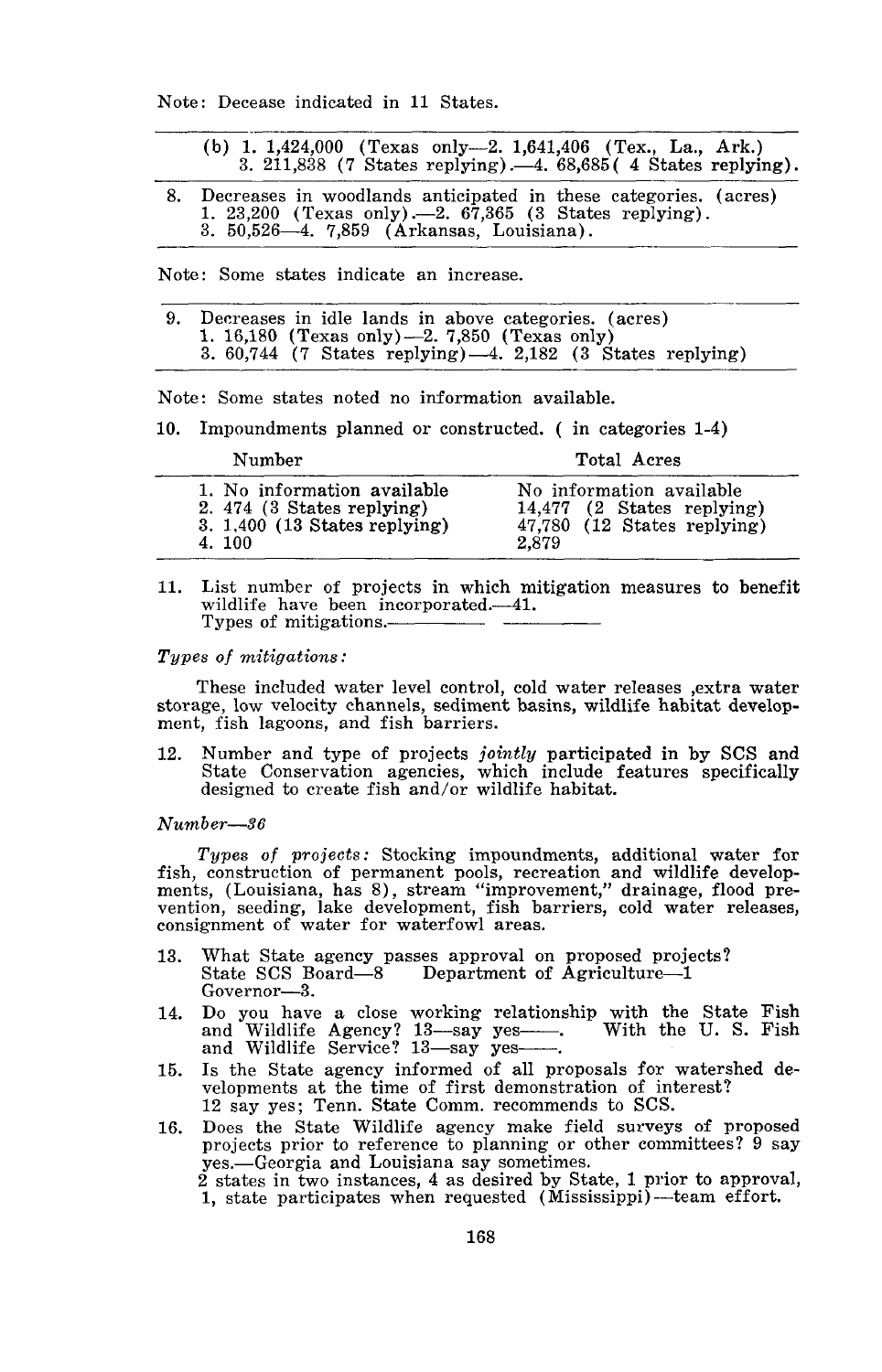Are recommendations or reports from this agency incorporated into or attached to project reports? 12 say yes; one has no comment.

Have projects been revised or dropped as the result of such rec- ommendations on reports? <sup>10</sup> say yes; one no comment.

If altered, what changes?

Alterations listed-Structures deleted, "problems resolved in planning," incorporation of fish and wildlife measures, "one project pending" (Florida), structures reloaded, State and F&WS given final approval on State owned lake (Maryland); modifications for fish and wildlife (Missouri), channels avoid "natural lakes" (S. C.), mitigations in work plan; reduction in channel work (Texas), fish barriers, cold water releases.

17. What other State or Federal agencies participate in initial sur- veys or planning for Watershed Projects?

State Dept. of Conservation, Highway Dept., Health Dept., **Ex-**tension Service, U. S. F&W, U. S. Forest Service, Corps of Engineers, State Universities, Geological Survey, various flood control districts, Farmer's Home Administration, SCS, State Planning Commissions.

- 18. In your opinion, does the State agency take advantage of opportunities to participate in the review of watershed development proposals? 12 say yes-1 says no (Arkansas). Is this due to lack of interest or insufficient qualified personnel to participate in such surveys? No reply (except Arkansas).
- 19. Are special efforts made to avoid altering and damaging high quality streams or draining wetlands having high wildlife values? All say yes. Are the inherent (natural) recreational scenic or wildlife values of streams or wetlands considered in evaluating development proposals, or are postulated economic benefits the only criteria used in determining project feasibility?

Comments varied-"Yes, all land and water resources are con-<br>sidered" (Maryland); based on joint field studies of U.S. F&WS and<br>state in the initial studies of the capie F&G Agency; recreation benefits incidental; "Wildlife and scenic values considered in all projects" (Missouri); losses mitigated.

Note:-The keynote in these replies was the term "Considered." Apparently considerations are the perogative of the individuals making evaluations in terms of P. L. 566. Interpretation of word "Considered" is the problem involved.

20. Has public access to certain lakes or other developments been provided for? 12 say yes. Where?

Replies varied-where projects were developed jointly (State agencies participating), public access is presumed. One noted that public access is provided on all "water supply' lakes (Virginia). Developments on private lands are open at will of the landowners.

Note:—Because of use of public funds this system has been questioned.

21. Do you feel there has been a better understanding of problems and working relations between your agency, and State Conserva-tion Departments, since issuance of memos, and directives issued from Department of Agriculturel Central offices in January, 1964? 6 say yes; none reply no; 6 indicate relationship always good.

*Comments* Replies varied—actions included interagency discussions, discussions of "specific" problems, joint studies, close personal con-<br>tacts, coordination of efforts and better understanding.

Note:---Relationships seem to depend on the degree of interagency cooperation and availability of State personnel for cooperative field work. (Missouri is the best example of cooperation.)